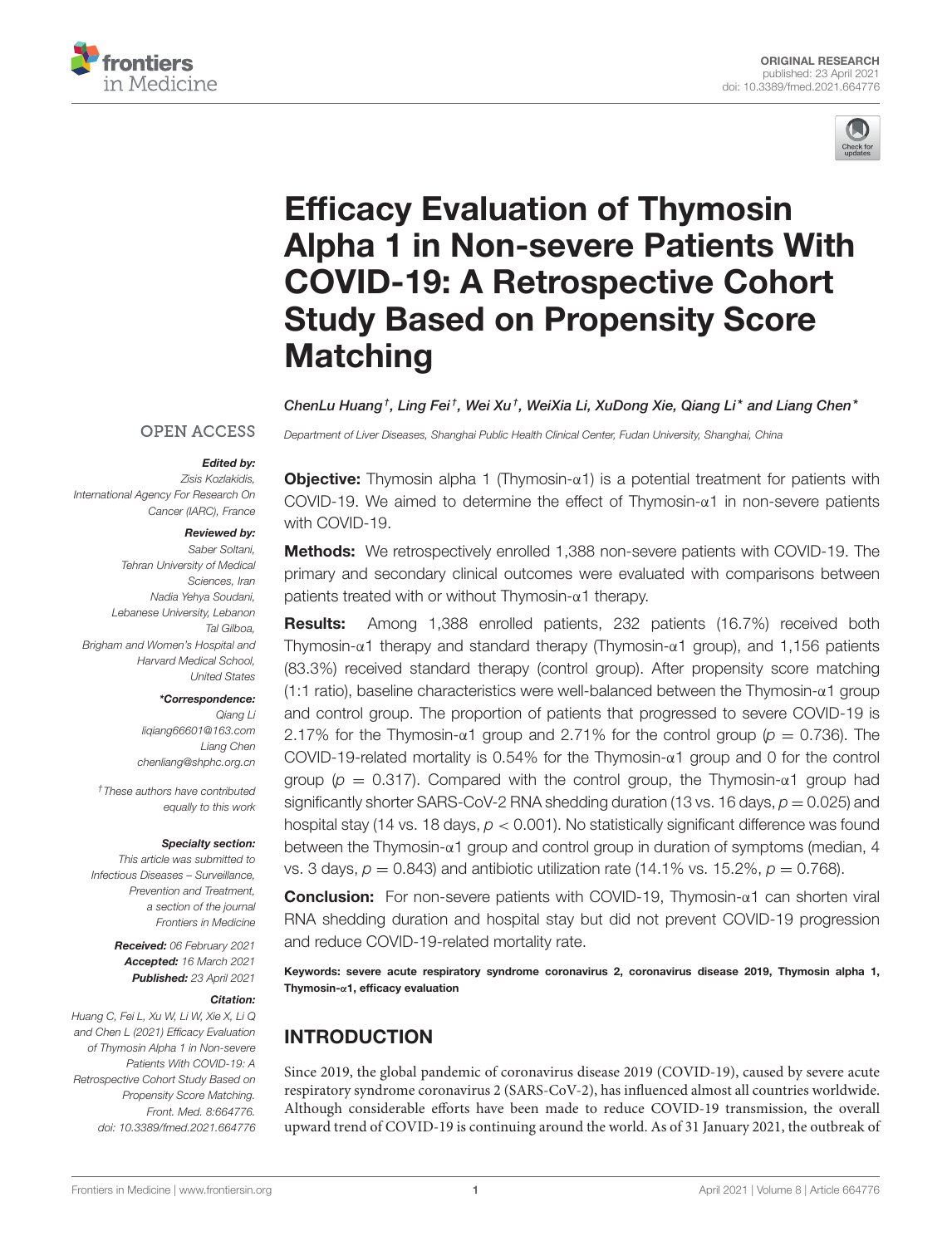COVID-19 brings the cumulative numbers to over 102 million reported cases and over 2.2 million deaths globally [\(1\)](#page-6-0). The disease spectrum of COVID-19 ranges from mild self-limiting disease to severe life-threatening disease, which might progress to acute respiratory distress syndrome, multiple-organ dysfunction syndrome, and death [\(2,](#page-6-1) [3\)](#page-6-2).

Immune function dysregulations, including lymphopenia and cytokine storm, were associated with COVID-19 progression [\(4\)](#page-6-3). Thymosin alpha 1 (Thymosin-α1) is an immune function modifier, which plays an important role in activating and regulating immune cells. Therefore, Thymosin-α1 has been used in diseases with impaired immune function, particularly infections including viral infections [\(5\)](#page-6-4). In 2003, Thymosinα1 had been used as an immune enhancer in SARS patients, demonstrating efficacy in controlling the progression of SARS [\(6\)](#page-6-5). Therefore, Thymosin-α1 has potential as a drug for the treatment of COVID-19 patients.

A recent study showed that Thymosin-α1 reversed Tcell exhaustion and recovered immune reconstitution through promoting thymus output, and then significantly reduced mortality in severe COVID-19 patients [\(7\)](#page-7-0). Another study also showed that Thymosin-α1 therapy significantly reduced 28-day mortality (HR, 0.11, 95% CI 0.02-0.63,  $p = 0.013$ ) in severe patients with COVID-19 [\(8\)](#page-7-1). However, the two studies only evaluated the efficiency of Thymosin-α1 on severe patients with COVID-19. To date, there is no available data regarding the efficiency of Thymosin-α1 in non-severe patients with COVID-19. In this study, we aimed to compare clinical outcomes of patients treated with or without Thymosin-α1 therapy in nonsevere patients with COVID-19.

# METHODS

## **Participants**

A total of 1,511 consecutive confirmed patients with COVID-19 admitted to the Shanghai Public Health Clinical Center from January 20th 2020 to January 31st 2021 were retrospectively analyzed. The Shanghai Public Health Clinical Center is a tertiary teaching hospital, and the only designated hospital for the treatment of adult patients with COVID-19 in Shanghai, China. Exclusion criteria are as follows: (1) Severe cases requiring immediate intensive care unit (ICU) admission at hospital admission ( $n = 15$ ); (2) using corticosteroid therapy before progression to severe cases ( $n = 63$ ); (3) using intravenous immunoglobulin therapy before progression to severe cases (n  $= 41$ ); and (4) using Thymosin- $\alpha$ 1 therapy after progression to severe cases ( $n = 4$ ). Finally, 1,388 non-severe patients with COVID-19 at hospital admission were enrolled.

# Diagnostic Criteria

The following are the diagnostic criteria: collected nasopharyngeal or throat swab specimens of suspected patients with COVID-19, extracted viral nucleotides in specimens, and detected SARS-CoV-2 RNA by reverse transcription polymerase chain reaction (RT-PCR) assay. Patients with COVID-19 were confirmed according to the positive results of SARS-CoV-2 RNA tests. Severe patients with COVID-19 were diagnosed according to at least one of the following standards [\(9\)](#page-7-2): (1) respiratory frequency  $> 30$  breath/min; (2) resting oxygen saturation  $< 93\%$ ; (3) oxygenation index  $\leq$  300 mmHg; (4) mechanical ventilation; and (5) shock or other organ failures.

# Details for Standard Therapy

In this study, patients in the Thymosin-α1 group received both Thymosin-α1 therapy and standard therapy, and patients in the control group only received standard therapy. At hospital admission, patients received standard therapy, including oxygen therapy (nasal catheter oxygen inhalation, 3 L/min), antiviral therapy (Traditional Chinese Medicine Decoction, one dose of quaque die; hydroxychloroquine 400 mg quaque die; lopinavir 200 mg/ritonavir 50 mg twice a day; or Arbidol 200 mg three times a day), and allowance of nutrients (three eggs daily, human albumin 10 g quaque die if necessary). During the hospitalization, the oxygen flow rate and drug dosage could be modulated by a joint discussion of at least five experts from the Shanghai Medical Expert Group for the Treatment of COVID-19, based on the change in patients' general conditions, laboratory parameters, and chest CT scans results, and referring to the latest therapy advances in COVID-19.

## Details for Administration of Thymosin-α1

The uses of Thymosin-α1 were decided by a joint discussion of at least five experts from the Shanghai Medical Expert Group for the Treatment of COVID-19, based on patients' age, comorbidity, and laboratorial parameters including lymphocyte count, CD8+ T cell count, and CD4+ T cell count. The dose of Thymosinα1 and date of administration are shown as follows: (1) 1.6 mg, three times a week, for at least 1 week, 82 patients; (2) 1.6 mg, once every 2 days, for at least 6 days, 94 patients; and (3) 1.6 mg, quaque die, for at least 3 days, 56 patients. Thymosinα1 therapy was initiated within a median of 2 days (IQR, 1–3) of hospital admission.

# SARS-CoV-2 RNA Extraction Method and PCR Protocol

SARS-CoV-2 nucleic acids were detected using the automatic magnetic extraction device and accompanying kit (Bio-Germ Medical Technology Co., Ltd, Shanghai, China) and screened with a semi-quantitative RT-PCR kits (Bio-Germ Medical Technology Co., Ltd, Shanghai, China) with amplification targeting the ORF1a/b and N gene. The RT-PCR with 5  $\mu$ L RNA was used to target the nucleocapsid gene and open reading frame lab gene using a SARS-CoV-2 nucleic acid detection reagent (Bio-Germ Medical Technology Co., Ltd, Shanghai, China). The final reaction mixture concentration was 500 nm for primer and 200 nm for probe, respectively. Conditions for the amplifications were 50◦C for 15 min, 95◦C for 3 min, followed by 45 cycles of 95◦C for 15 s and 60◦C for 30 s. The lowest detection concentration is  $1 \times 10^3$  copies/ml.

## Clinical Outcomes and Definitions

In this study, primary clinical outcomes included the rate of patients progressed to severe cases and the COVID-19 related mortality rate. Secondary clinical outcomes included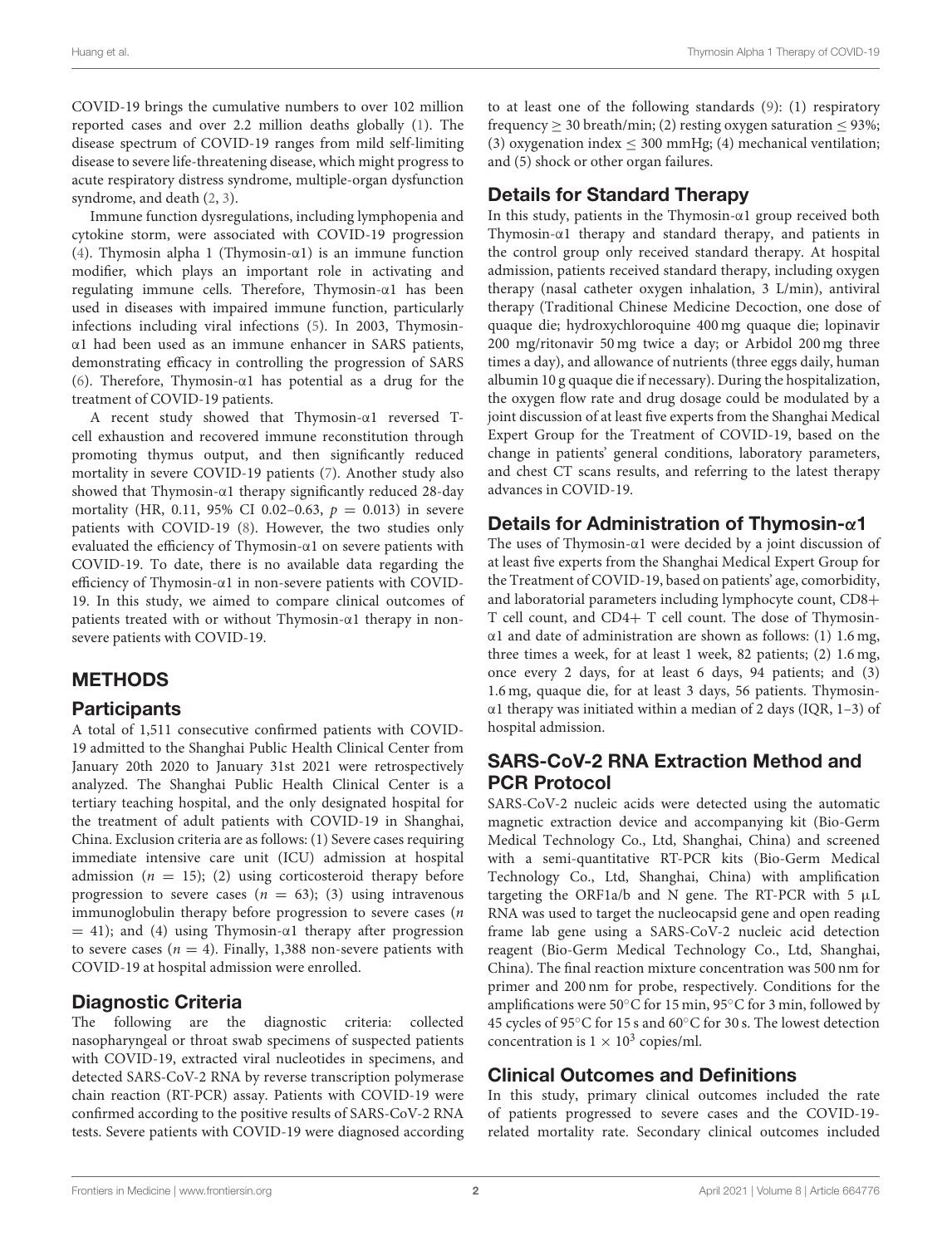#### <span id="page-2-0"></span>TABLE 1 | Baseline characteristics of patients.

|                                    | <b>All patients</b> | Thymosin- $\alpha$ 1 group | Control group       | p-values |
|------------------------------------|---------------------|----------------------------|---------------------|----------|
| Number of patients                 | 1,388               | 232                        | 1,156               |          |
| Age (years)                        | $35(26 - 47)$       | 38 (28-53)                 | 34 (26-47)          | < 0.001  |
| Male, $n$ $(\%)$                   | 857 (61.7%)         | 137 (59.1%)                | 720 (62.3%)         | 0.355    |
| Comorbidity, n (%)                 | 203 (14.6%)         | 50 (21.6%)                 | 153 (13.2%)         | 0.001    |
| <b>Vital signs</b>                 |                     |                            |                     |          |
| Temperature (°C)                   | 37.3 (36.9-37.6)    | 37.4 (36.8-38.0)           | 37.2 (37.0-37.6)    | 0.689    |
| Respiratory rates (/min)           | $22(18-24)$         | $22(18-26)$                | $21(19 - 23)$       | 0.571    |
| Heart rates (/min)                 | 75 (68-86)          | 78 (66-88)                 | 75 (69-85)          | 0.285    |
| Oxygen saturation (%)              | 96 (96-99)          | 96 (95-99)                 | 97 (96-98)          | 0.369    |
| Laboratory parameters at admission |                     |                            |                     |          |
| WBC count (10 <sup>9</sup> /L)     | $6.0(4.8 - 7.4)$    | $4.9(4.0 - 6.1)$           | $6.2(5.0 - 7.5)$    | < 0.001  |
| Lymphocyte (10 <sup>9</sup> /L)    | $1.6(1.2 - 2.0)$    | $1.1(0.8-1.4)$             | $1.7(1.3 - 2.1)$    | < 0.001  |
| $CD4+T$ cell (cells/ $\mu$ l)      | 631 (469-837)       | 392 (307-551)              | 671 (523-875)       | < 0.001  |
| $CDB+T$ cell (cells/ $\mu$ l)      | 394 (273-550)       | 253 (172-388)              | 417 (299-583)       | < 0.001  |
| CRP (mg/L)                         | $0.5(0.5-1.5)$      | $1.5(0.5 - 6.5)$           | $0.5(0.5-0.8)$      | < 0.001  |
| LDH (U/L)                          | 189 (167-218)       | 229 (205-258)              | 175 (160-210)       | < 0.001  |
| D-Dimer (ng/mL)                    | $0.25(0.18 - 0.38)$ | $0.32(0.23 - 0.50)$        | $0.24(0.18 - 0.36)$ | < 0.001  |
| <b>Antiviral therapy</b>           |                     |                            |                     |          |
| Chinese medicine                   | 808 (58.2%)         | 113 (48.7%)                | 695 (60.1%)         | 0.001    |
| Hydroxychloroquine                 | 275 (19.8%)         | 78 (33.6%)                 | 197 (17.0%)         | < 0.001  |
| Lopinavir/ritonavir                | 78 (5.6%)           | $10(4.3\%)$                | 68 (5.9%)           | 0.343    |
| Arbidol                            | 107 (7.7%)          | 15 (6.5%)                  | $92(8.0\%)$         | 0.437    |
| Progression to severe cases        | 12 (0.86%)          | 4 (1.72%)                  | 8 (0.69%)           | 0.121    |

*WBC, white blood cell; CRP, C-reactive protein; LDH, lactate dehydrogenase; p-values indicate differences between the Thymosin-*α*1 group and the control group.*

duration of symptoms, SARS-CoV-2 RNA shedding duration, length of hospital stay, and antibiotic utilization rate. In this study, the quantification of the SARS-CoV-2 viral load is not available. Instead, the twice consecutive SARS-CoV-2 RNA negative results with at least 24 h intervals were considered as viral RNA shedding. The SARS-CoV-2 RNA shedding duration was defined as the time from illness onset (symptom onset for symptomatic patients, and first positive SARS-CoV-2 RNA tests for asymptomatic patients) to the occurrence of twice consecutive SARS-CoV-2 RNA negative results with at least 24 h intervals.

#### Data Collection

Demographic data including age, sex, body mass index, and comorbidity was obtained. Clinical data including epidemiological histories, clinical manifestations, vital signs, laboratory parameters, chest CT scans results, treatments, hospital stays, and primary and secondary clinical outcomes were collected from electronic medical records.

#### Statistical Analysis

Normally distributed data, non-normal distribution continuous data, and categorical data were presented as mean  $\pm$  standard deviation, median (interquartile range, IQR), and number (frequency), respectively. The statistical difference was compared using Student's t-test for normally distributed data, nonparametric Mann–Whitney test for non-normal distribution continuous data, and Chi-square test for categorical data.

Propensity score matching (PSM) is a powerful tool for comparing groups with similar observed characteristics without specifying the relationship between confounders and clinical outcomes [\(10\)](#page-7-3). The PSM method was used to adjust for differences in the baseline data of patients between the Thymosin-α1 group and control group. Propensity scores were estimated according to the essential covariates that might have affected patient assignment to the Thymosin-α1 group or control group, as well as the clinical outcomes of patients with COVID-19. Univariate and multivariable logistic regression analyses were used to identify the covariates that independently associated with primary clinical outcomes. A 1:1 ratio exposed (Thymosin-α1 group) and unexposed (control group) matched analysis was performed; the caliper was set as 0.25 [\(11\)](#page-7-4). The statistical analyses were performed using the SPSS software, version 15.0 (SPSS Inc. Chicago, Illinois, USA), the MedCalc software, version 16.1 (MedCalc Software bvba, Ostend, Belgium), and the R software, version 3.6.1 (R Foundation for Statistical Computing, Vienna, Austria). All significance tests were two-tailed, and  $p < 0.05$  was considered statistically significant.

# RESULTS

## Baseline Characteristics of Patients

Baseline characteristics of patients are shown in **[Table 1](#page-2-0)**. The median age was 35 years (IQR, 26–47 years); 857 patients (61.7%) were male, and 203 patients (14.6%) had comorbidity.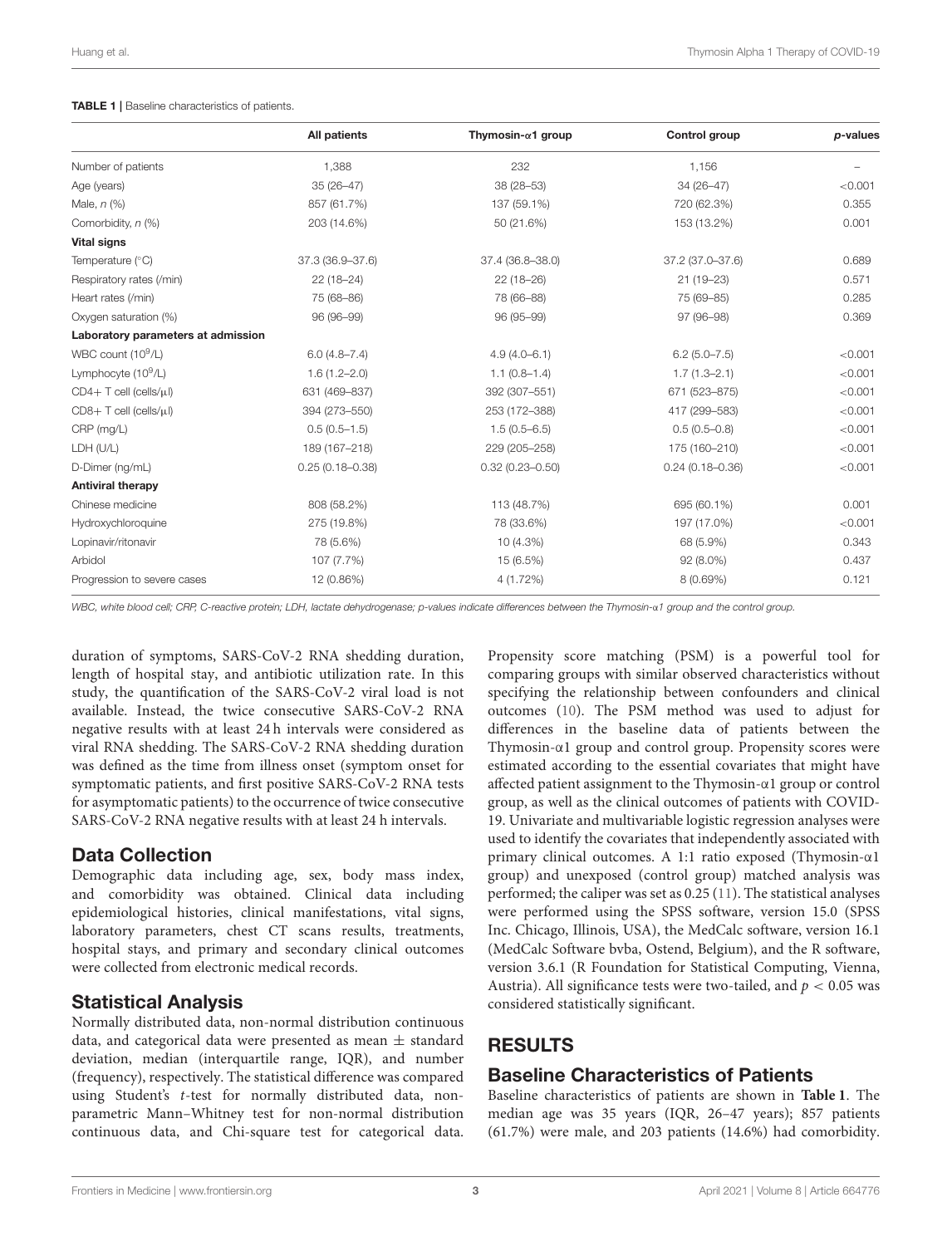<span id="page-3-0"></span>

|                                | Univariate analysis    |          | <b>Multivariate analysis</b> |          |
|--------------------------------|------------------------|----------|------------------------------|----------|
|                                | OR (95% CI)            | p-values | OR (95% CI)                  | p-values |
| Age (years)                    | 1.138 (1.074-1.206)    | < 0.001  | 1.122 (1.033-1.218)          | 0.009    |
| Male                           | 1.033 (0.246-4.340)    | 0.965    |                              |          |
| Comorbidity                    | 18.015 (3.610-89.892)  | < 0.001  | 3.117 (1.415-23.425)         | < 0.001  |
| Fever $(T > 37.3^{\circ}C)$    | 1.193 (0.266-5.350)    | 0.817    |                              |          |
| Respiratory rates (/min)       | 1.073 (0.747-1.540)    | 0.704    |                              |          |
| Heart rates (/min)             | 1.013 (0.978-1.048)    | 0.475    |                              |          |
| Oxygen saturation (%)          | $0.728(0.170 - 3.115)$ | 0.669    |                              |          |
| WBC count (10 <sup>9</sup> /L) | $0.930(0.651 - 1.328)$ | 0.689    |                              |          |
| Lymphocyte $(10^9/L)$          | $0.996(0.992 - 0.999)$ | 0.023    | $0.847(0.811 - 1.387)$       | 0.194    |
| $CD4+T$ cell (cells/ $\mu$ l)  | $0.775(0.514 - 0.904)$ | 0.003    | $0.882(0.776 - 0.997)$       | 0.026    |
| $CDB+T$ cell (cells/ $\mu$ l)  | $0.996(0.992 - 1.001)$ | 0.098    |                              |          |
| CRP (mg/L)                     | 1.041 (1.011-1.072)    | 0.007    | 1.016 (1.008-1.048)          | 0.018    |
| LDH (U/L)                      | 1.100 (1.014-1.204)    | 0.004    | 1.056 (1.010-1.125)          | 0.012    |
| D-Dimer (ng/mL)                | 1.307 (1.055-1.619)    | < 0.001  | 1.124 (1.016-1.192)          | 0.004    |
| Chinese medicine               | 0.716 (0.178-2.876)    | 0.638    |                              |          |
| Hydroxychloroquine             | 1.719 (0.409-7.231)    | 0.460    |                              |          |
| Lopinavir/ritonavir            | 2.417 (0.294-19.897)   | 0.412    |                              |          |
| Arbidol                        | 2.595 (0.315-21.378)   | 0.375    |                              |          |

WBC, white blood cell; CRP, C-reactive protein; LDH, lactate dehydrogenase. Multivariate analysis was fitted by including factors associated with primary outcomes in univariable *analyses (p* < *0.05).*

The median white blood cell (WBC), lymphocyte, CD4+ T cell, CD8+ T cell, C-reactive protein (CRP), lactate dehydrogenase (LDH), and D-dimer were 6.0  $\times$  10<sup>9</sup>/L (IQR, 4.8-7.4), 1.6  $\times$ 10<sup>9</sup> /L (IQR, 1.2–2.0), 631 cells/µl (IQR, 469–837), 394 cells/µl (IQR, 273–550), 0.5 mg/L (IQR, 0.5–1.5), 189 U/L (IQR, 167– 218), and 0.25 ng/mL (IQR, 0.18–0.38), respectively.

Among 1,388 enrolled patients, 232 patients (16.7%) received both Thymosin-α1 therapy and standard therapy (Thymosinα1 group), and 1,156 patients (83.3%) only received standard therapy (control group). Compared with patients in the control group, those with higher age (38 vs. 34 years,  $p < 0.001$ ), more common comorbidity (21.6% vs. 13.2%,  $p = 0.001$ ), lower WBC (4.9 vs. 6.2  $\times$  10<sup>9</sup>/L,  $p < 0.001$ ), lymphocyte (1.1 vs. 1.7  $\times$  10<sup>9</sup>/L,  $p < 0.001$ ), CD4+ T cell (392 vs. 671 cells/ $\mu$ l,  $p < 0.001$ ), and CD8+ T cell (253 vs. 417 cells/ $\mu$ l,  $p < 0.001$ ) were more likely to be treated with Thymosin-α1 (**[Table 1](#page-2-0)**).

# Variables Associated With Primary Clinical Outcomes

Variables associated with primary clinical outcomes are shown in **[Table 2](#page-3-0)**. Univariate analysis showed that age, comorbidity, lymphocyte, CD4+ T cell, CRP, LDH, and D-dimer were associated with primary clinical outcomes ( $p < 0.05$ ). Multivariable analysis identified age (OR =  $1.122$ , 95% CI, 1.033–1.218,  $p = 0.009$ ), comorbidity (OR = 3.117, 95% CI, 1.415–23.425,  $p < 0.001$ ), CD4+ T cell (OR = 0.882, 95% CI,  $0.776-0.997$ ,  $p = 0.026$ ), CRP (OR = 1.016, 95% CI, 1.008-1.048,  $p = 0.018$ ), LDH (OR = 1.056, 95% CI, 1.010-1.125,  $p =$ 0.012), and D-dimer (OR = 1.124, 95% CI, 1.016-1.192,  $p =$ 

0.004) as the variables independently associated with primary clinical outcomes.

## Characteristics of Patients After PSM

As statistically significant differences existed in the baseline characteristics between the Thymosin-α1 group and control group, we selected patients by the PSM method according to the 1:1 ratio. The factors that independently associated with primary clinical outcomes (age, comorbidity, CD4+ T cell, CRP, LDH, and D-dimer) were matched between the Thymosin-α1 group and control group. After PSM, the baseline characteristics of patients were well-balanced between the Thymosin-α1 group and control group ( $p > 0.05$ ) (**[Table 3](#page-4-0)**).

## Evaluation of Efficacy for Thymosin-α1

The evaluation of efficacy for Thymosin-α1 in propensitymatched groups is shown in **[Table 4](#page-4-1)**. The proportion of patients progressed to severe COVID-19 was 2.17% for the Thymosinα1 group, and 2.71% for the control group ( $p = 0.736$ ). The COVID-19-related mortality was 0.54% for the Thymosin-α1 group and 0 for the control group ( $p = 0.317$ ). Compared with the control group, the Thymosin-α1 group had significantly shorter SARS-CoV-2 RNA shedding duration (13 vs. 16 days,  $p = 0.025$ ) and hospital stay (14 vs. 18 days,  $p < 0.001$ ). No statistically significant difference was found between the Thymosin-α1 group and control group in duration of symptoms (median, 4 vs. 3 days,  $p = 0.843$ ) and antibiotic utilization rate (14.1% vs. 15.2%,  $p = 0.768$ ). In this study, there were no allergic reaction and drug eruption in both Thymosin-α1 group and control group.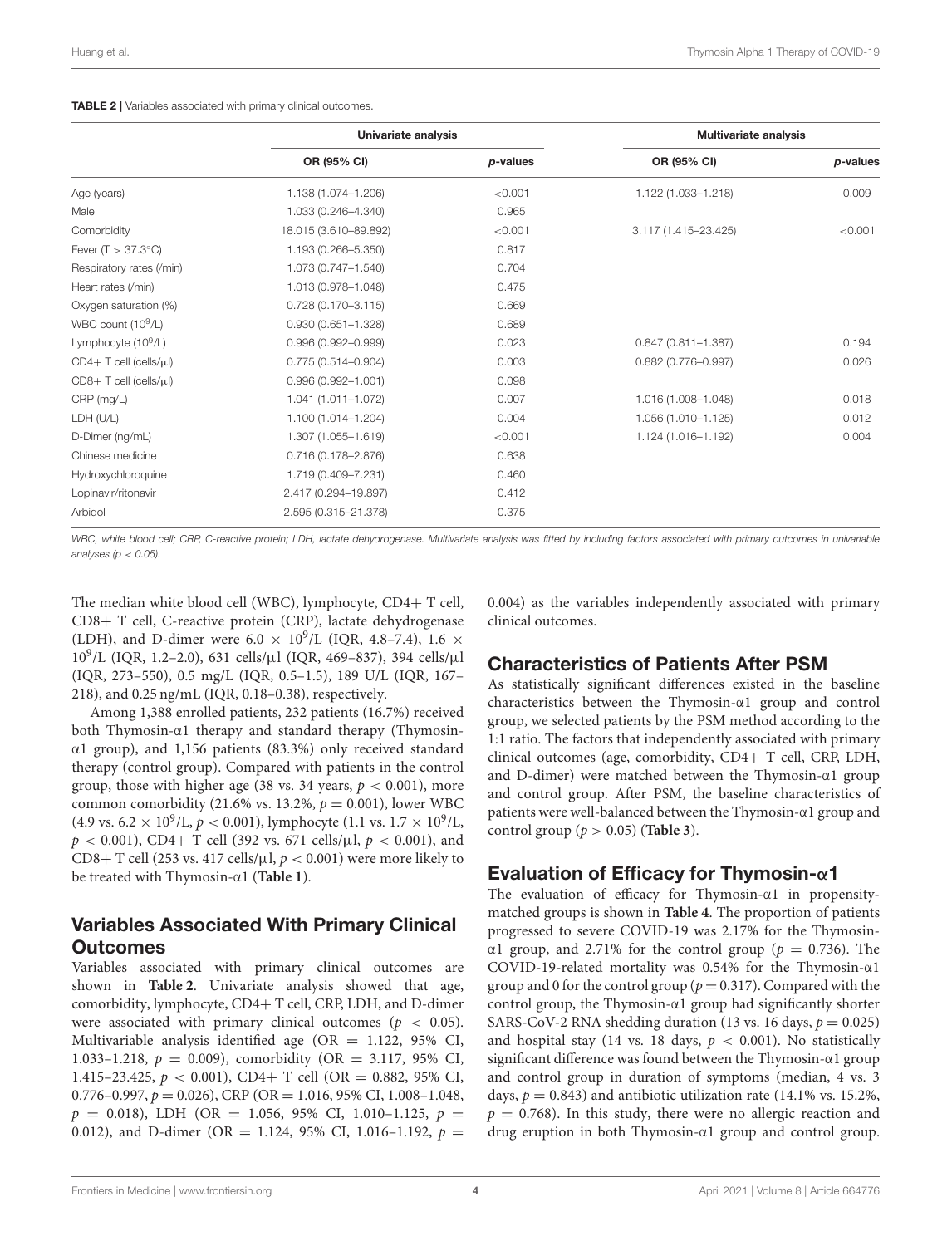<span id="page-4-0"></span>TABLE 3 | Baseline characteristics of patients after propensity score matching.

|                                    | Thymosin- $\alpha$ 1 group | Control group       | p-values |
|------------------------------------|----------------------------|---------------------|----------|
| Number of patients                 | 184                        | 184                 |          |
| Age (years)                        | 37 (28-52)                 | 37 (29-44)          | 0.193    |
| Male, $n$ $(\%)$                   | 105 (57.1%)                | 109 (59.2%)         | 0.673    |
| Comorbidity, n (%)                 | 37 (20.1%)                 | 35 (19.0%)          | 0.793    |
| <b>Vital signs</b>                 |                            |                     |          |
| Temperature $(°C)$                 | 37.3 (36.5-37.8)           | 37.3 (36.7-37.6)    | 0.655    |
| Respiratory rates (/min)           | $21(18-25)$                | 22 (19-24)          | 0.469    |
| Heart rates (/min)                 | 76 (65-86)                 | 74 (68-84)          | 0.841    |
| Oxygen saturation (%)              | 96 (95-99)                 | 96 (95-99)          | 0.696    |
| Laboratory parameters at admission |                            |                     |          |
| WBC (10 <sup>9</sup> /L)           | $5.1(4.0-6.1)$             | $5.3(4.3 - 6.1)$    | 0.566    |
| Lymphocyte $(10^9/L)$              | $1.1(0.8-1.5)$             | $1.2(0.8 - 1.5)$    | 0.378    |
| $CD4+T$ cell (cells/ $\mu$ l)      | 383 (312-568)              | 378 (308-559)       | 0.459    |
| $CDB+T$ cell (cells/ $\mu$ l)      | 256 (175-390)              | 254 (180-386)       | 0.707    |
| CRP (mg/L)                         | $1.5(0.5 - 5.7)$           | $1.5(0.5 - 5.1)$    | 0.364    |
| LDH (U/L)                          | 218 (198-242)              | 214 (186-238)       | 0.620    |
| D-Dimer (ng/mL)                    | $0.31(0.23 - 0.48)$        | $0.30(0.21 - 0.42)$ | 0.134    |
| <b>Antiviral therapy</b>           |                            |                     |          |
| Chinese medicine                   | 101 (54.9%)                | 112 (60.9%)         | 0.246    |
| Hydroxychloroquine                 | 65 (35.3%)                 | 58 (31.5%)          | 0.439    |
| Lopinavir/ritonavir                | 8 (4.3%)                   | $10(5.4\%)$         | 0.629    |
| Arbidol                            | 12 (6.5%)                  | 14 (7.6%)           | 0.684    |

*WBC, white blood cell count; CRP, C-reactive protein; LDH, lactate dehydrogenase; p-values indicate differences between the Thymosin-*α*1 group and the control group.*

<span id="page-4-1"></span>TABLE 4 | Evaluation of efficacy for Thymosin-α1 in propensity-matched groups.

|                                    | Thymosin- $\alpha$ 1<br>group | Control<br>group | p-values |
|------------------------------------|-------------------------------|------------------|----------|
| Number of patients                 | 184                           | 184              |          |
| <b>Primary outcomes</b>            |                               |                  |          |
| Developed to severe cases          | 4(2.17%)                      | 5(2.71%)         | 0.736    |
| Died                               | $1(0.54\%)$                   | Ω                | 0.317    |
| <b>Secondary outcomes</b>          |                               |                  |          |
| Duration of symptom (days)         | $4(2-6)$                      | $3(2-5)$         | 0.843    |
| Viral RNA shedding duration (days) | 13 (10-19)                    | 16 (11-20)       | 0.025    |
| Hospital stays (days)              | 14 (11–21)                    | 18 (13-23)       | < 0.001  |
| Antibiotics therapy, $n$ (%)       | 26 (14.1%)                    | 28 (15.2%)       | 0.768    |
| Probable adverse effects           |                               |                  |          |
| Allergic reaction                  | 0                             | $\Omega$         |          |
| Drug eruption                      | 0                             | O                |          |
| Liver injury                       | 40 (21.7%)                    | 36 (19.7%)       | 0.607    |

*Liver injury is defined as ALT* > *40 IU/L during the hospitalization.*

No significant difference was found between Thymosin-α1 group and control group in liver injury (21.7% vs. 19.7%,  $p = 0.607$ ).

## Cox Analysis for Comparison of Time Variables Between Groups

Cox regression analysis showed that Thymosin-α1 therapy is associated with a shorter SARS-CoV-2 RNA shedding duration

(HR 1.29; 95% CI 1.05-1.59:  $p = 0.015$ ) (**[Figure 1A](#page-5-0)**) and hospital stay (HR 1.37; 95% CI 1.11–1.68:  $p = 0.003$ ) (**[Figure 1B](#page-5-0)**), compared with the control group.

#### **DISCUSSION**

Although it is important to explore the potential benefits that Thymosin-α1 can bring in patients with COVID-19, so far, clinical studies on the efficiency of Thymosin-α1 are still limited. In this study that evaluated the efficacy of Thymosin-α1 in nonsevere patients with COVID-19, we found that Thymosin-α1 treatment did not alter disease progression and mortality rate, but it significantly reduced SARS-CoV-2 RNA shedding duration and hospital stay. In this study, we compared non-severe patients with Thymosin-α1 therapy to those with standard therapy, rather than a specific drug, since there is as yet no effective drug for non-severe COVID-19 patients.

The duration of SARS-CoV-2 RNA shedding is often considered in determining an appropriate period of isolation as it is often used as a marker of infectivity. Therefore, the importance of shortened duration of SARS-CoV-2 shedding is the public health implications for reducing COVID-19 transmission. It can hardly be denied that the medical resources, especially the number of hospital beds, are insufficient after the outbreak of the COVID-19 epidemic in many countries and areas. Shortening hospital stay is helpful for relieving the pressure on medical resource including the number of hospital beds. Therefore, based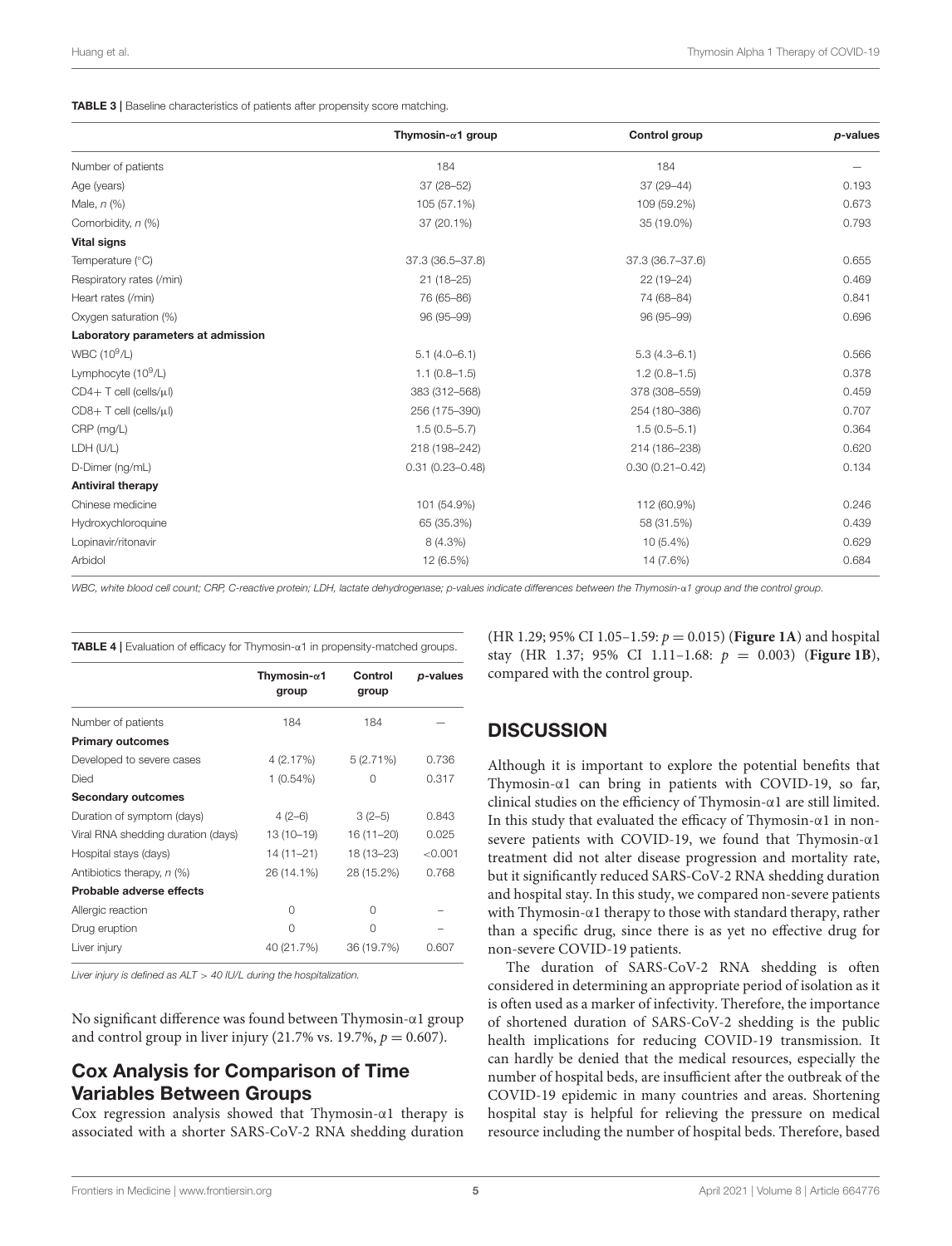

<span id="page-5-0"></span>on the results that Thymosin-α1 significantly reduced hospital stay and duration of SARS-CoV-2 RNA shedding, we suggested that Thymosin-α1 could be used as a drug for the treatment of non-severe COVID-19 patients.

Thymosin-α1 can boost immune response via activation of T cell proliferation, differentiation, and maturation that is beneficial for virus clearance [\(12\)](#page-7-5). Therefore, Thymosin-α1 treatment can support patients with low T cell count since it can help boost immunity. The study by Liu et al. recommended COVID-19 patients whose CD8+ T cell count or CD4+ T cell count lower than 400 or  $650/\mu L$ , respectively, applies Thymosinα1 injection to improve their immune function [\(7\)](#page-7-0). Based on our experience and the results of previous studies, we suggested Thymosin-α1 therapy to patients with old age, comorbidity, and reduced lymphocyte, CD8+ T cell, and CD4+ T cell. In this study, patients in the Thymosin-α1 group had higher age, more common comorbidity, lower lymphocyte, CD4+ T cell, and CD8+ T cell count than patients in the control group.

A study by Dominari et al. showed that Thymosin-α1 significantly promoted the proliferation of activated T cells, and this led to a critical prevention of lymphopenia in elderly COVID-19 patients with comorbidity [\(13\)](#page-7-6). Yu et al. enrolled 25 severely and critically ill patients with COVID-19 and found that patients in the Thymosin-α1 treatment group had a higher number of lymphocytes than patients without Thymosin-α1 treatment [\(14\)](#page-7-7). Previous studies on severe cases also suggested that treatment with Thymosin-α1 can markedly decrease 28 day mortality and attenuate acute lung injury in critical type COVID-19 patients [\(7,](#page-7-0) [8\)](#page-7-1). As a complement to previous studies,

we assessed the effect of using Thymosin-α1 as a supportive treatment for non-severe COVID-19 patients. The findings in this study showed that among non-severe COVID-19 patients, Thymosin-α1 therapy significantly reduced hospital stay and the duration of SARS-CoV-2 RNA shedding. In addition, the safety profile of Thymosin-α1 is good and it is virtually devoid of toxicity. Therefore, we suggested that, besides the fact that it should be used on severe cases, Thymosin-α1 could also be used on non-severe COVID-19 patients.

So far, only the nucleotide analog prodrug remdesivir is approved by the US FDA for the treatment of seriously ill patients with COVID-19 [\(15\)](#page-7-8), although the WHO recommends corticosteroids for the treatment of patients with severe or critical COVID-19 [\(16\)](#page-7-9). In addition, convalescent plasma is available for use in patients with severe or life-threatening COVID-19 through Emergency Use Authorization [\(17\)](#page-7-10). However, to date, no effective drugs have been identified to treat non-severe patients with COVID-19. A recent study reported among non-severe patients with COVID-19, treatment with bamlanivimab and etesevimab was associated with a statistically significant reduction in SARS-CoV-2 viral load, compared with placebo [\(18\)](#page-7-11). In this study, we found that Thymosin-α1 therapy significantly reduced SARS-CoV-2 RNA shedding duration and hospital stay. Compared with bamlanivimab and etesevimab, Thymosin-α1 is more clinically accessible, more inexpensive, and much safer.

In this study, exclusion criteria did not include patients receiving antiviral and antibacterial drugs. We did not exclude patients receiving antibacterial drugs, because secondary clinical outcomes included antibacterial drug utilization rate. We did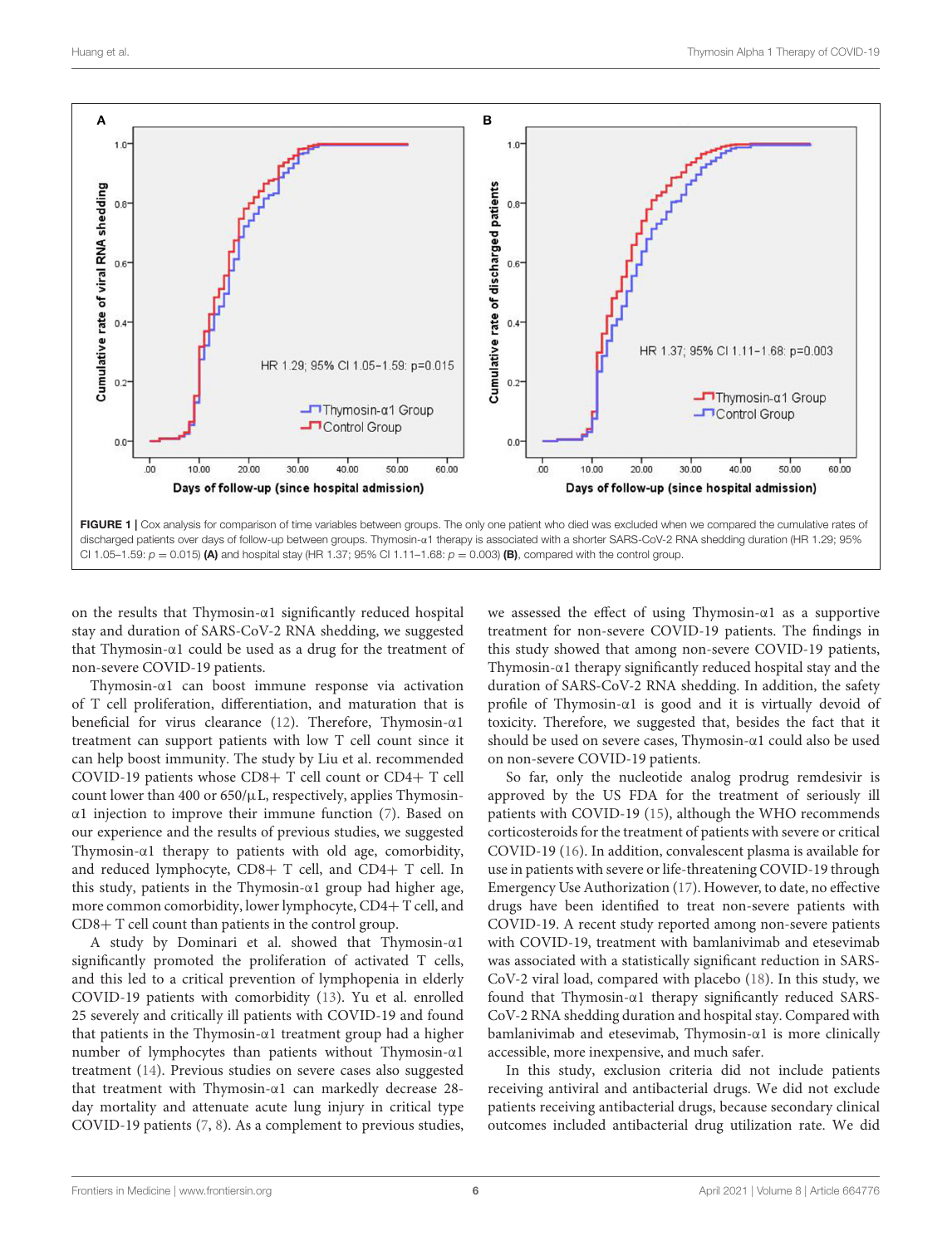not exclude patients receiving antiviral drugs, because most of the patients (1,263 patients, 91.0%) in this study received antiviral drugs, including Traditional Chinese Medicine (808 patients, 58.2%), hydroxychloroquine (275 patients, 19.8%), lopinavir/ritonavir (78 patients, 5.6%), and Arbidol (107, 7.7%). In order to eliminate the effects of antiviral drugs on the clinical outcomes, the PSM method was used to adjust for differences in the use of antiviral drugs. After PSM, the use of antiviral drugs including Chinese Medicine (54.9% vs. 60.9%,  $p = 0.246$ ), hydroxychloroquine (35.3% vs. 31.5%,  $p = 0.439$ ), lopinavir/ritonavir (4.3% vs. 5.4%,  $p = 0.629$ ), and Arbidol (6.5%) vs. 7.6%,  $p = 0.684$ ) is well-balanced between the Thymosinα1 group and control group (p > 0.05) (**[Table 3](#page-4-0)**). In this study, multivariable analysis identified underlying disease as one of the variables independently associated with primary clinical outcomes. Although we did not classify underlying disease as an exclusion criterion, the PSM method was used to adjust for differences in the underlying disease.

This study had several limitations. First, although this study showed that Thymosin-α1 has some benefits to non-severe COVID-19 patients, it should be interpreted with caution because of the inherent nature of the retrospective study. More clinical trials are needed to determine the effect of Thymosinα1 on non-severe patients with COVID-19. Second, in this study, the patient population who progressed to severe COVID-19 or death was small, which made detecting statistically significant differences between groups more difficult for the primary clinical outcomes. Third, in this retrospective study, the SARS-CoV-2 viral load is not available, so we did not know whether Thymosin-α1 treatment can reduce virus titers. Fourth, genetic factors and the presence of some significant SNP in the host are notable factors in the course of COVID-19. Further studies will be needed to confirm the relationship between host genetics and the effect of Thymosin-α1. Fifth, although it is an interesting research point, the difference in viral detection among nasopharyngeal vs. throat swabs in terms of positivity rates and Ct values is unavailable in this retrospective study. However, nasopharyngeal and throat swab specimens from COVID-19 patients have been compared in previous study [\(19\)](#page-7-12). Vlek reported that combined throat swabs yield a similar sensitivity to detect SARS-CoV-2 as nasopharyngeal swabs and are a good alternative sampling method, despite a lower Ct value for the nasopharyngeal samples [\(19\)](#page-7-12).

## **REFERENCES**

- <span id="page-6-0"></span>1. Weekly Operational Update on COVID-19. Available online at: [https://](https://www.who.int/publications/m/item/weekly-epidemiological-update) [www.who.int/publications/m/item/weekly-epidemiological-update](https://www.who.int/publications/m/item/weekly-epidemiological-update) (accessed February 2, 2021).
- <span id="page-6-1"></span>2. Huang C, Wang Y, Li X, Ren L, Zhao J, Hu Y, et al. Clinical features of patients infected with 2019 novel coronavirus in Wuhan, China. Lancet. (2020) 395:497–506. doi: [10.1016/S0140-6736\(20\)30183-5](https://doi.org/10.1016/S0140-6736(20)30183-5)
- <span id="page-6-2"></span>3. Wang D, Hu B, Hu C, Zhu F, Liu X, Zhang J, et al. Clinical characteristics of 138 hospitalized patients with 2019 novel coronavirus-infected pneumonia in Wuhan, China. JAMA. [\(2020\) 323:1061–9. doi: 10.1001/jama.20](https://doi.org/10.1001/jama.2020.1585) 20.1585

In conclusion, among non-severe patients with COVID-19, Thymosin-α1 treatment did not alter disease progression and mortality rate, but it significantly reduced SARS-CoV-2 RNA shedding duration and hospital stay. No statistically significant difference in duration of symptoms and antibiotic utilization rate were observed between the Thymosin-α1 group and control group. Prospective randomized controlled clinical trials are needed to further assess the clinical benefit of Thymosin-α1 in non-severe patients with COVID-19.

## DATA AVAILABILITY STATEMENT

The raw data supporting the conclusions of this article will be made available by the authors, without undue reservation.

## ETHICS STATEMENT

The studies involving human participants were reviewed and approved by Clinical Research Ethics Committee of the Shanghai Public Health Clinical Center. Written informed consent for participation was not required for this study in accordance with the national legislation and the institutional requirements.

# AUTHOR CONTRIBUTIONS

QL: study concept and design and drafting of the manuscript. CH, LF, WX, WL, and XX: data collection. CH, LF, WX, and QL: analysis and interpretation of data. LC: critical revision of the manuscript. All authors contributed to the article and approved the submitted version.

## FUNDING

This study was supported by grant NO. 19YF1441200 from the Shanghai Association for Science and Technology.

# ACKNOWLEDGMENTS

We thank all doctors who work in the Shanghai Public Health Clinical Center for their efforts in the diagnosis and treatment of patients with COVID-19.

- <span id="page-6-3"></span>4. Li Q, Xu W, Li WX, Huang CL, Chen L. Dynamics of cytokines and lymphocyte subsets associated with the poor prognosis of severe COVID-19. Eur Rev Med Pharmacol Sci. (2020) 24:12536–44. doi: [10.26355/eurrev\\_202012\\_24051](https://doi.org/10.26355/eurrev_202012_24051)
- <span id="page-6-4"></span>5. Camerini R, Garaci E. Historical review of thymosin alpha 1 in infectious diseases. Expert Opin Biol Ther. [\(2015\) 15\(Suppl. 1\):S117–27. doi: 10.1517/14712598.2015.10](https://doi.org/10.1517/14712598.2015.1033393) 33393
- <span id="page-6-5"></span>6. Gao ZC, Zhu JH, Sun Y, Ding XL, Ma JS, Cui YX, et al. [Clinical investigation of outbreak of nosocomial severe acute respiratory syndrome]. Zhongguo Wei Zhong Bing Ji Jiu Yi Xue. (2003) 15:332–5. doi: [10.3760/j.issn:1003-0603.2003.06.006](https://doi.org/10.3760/j.issn:1003-0603.2003.06.006)